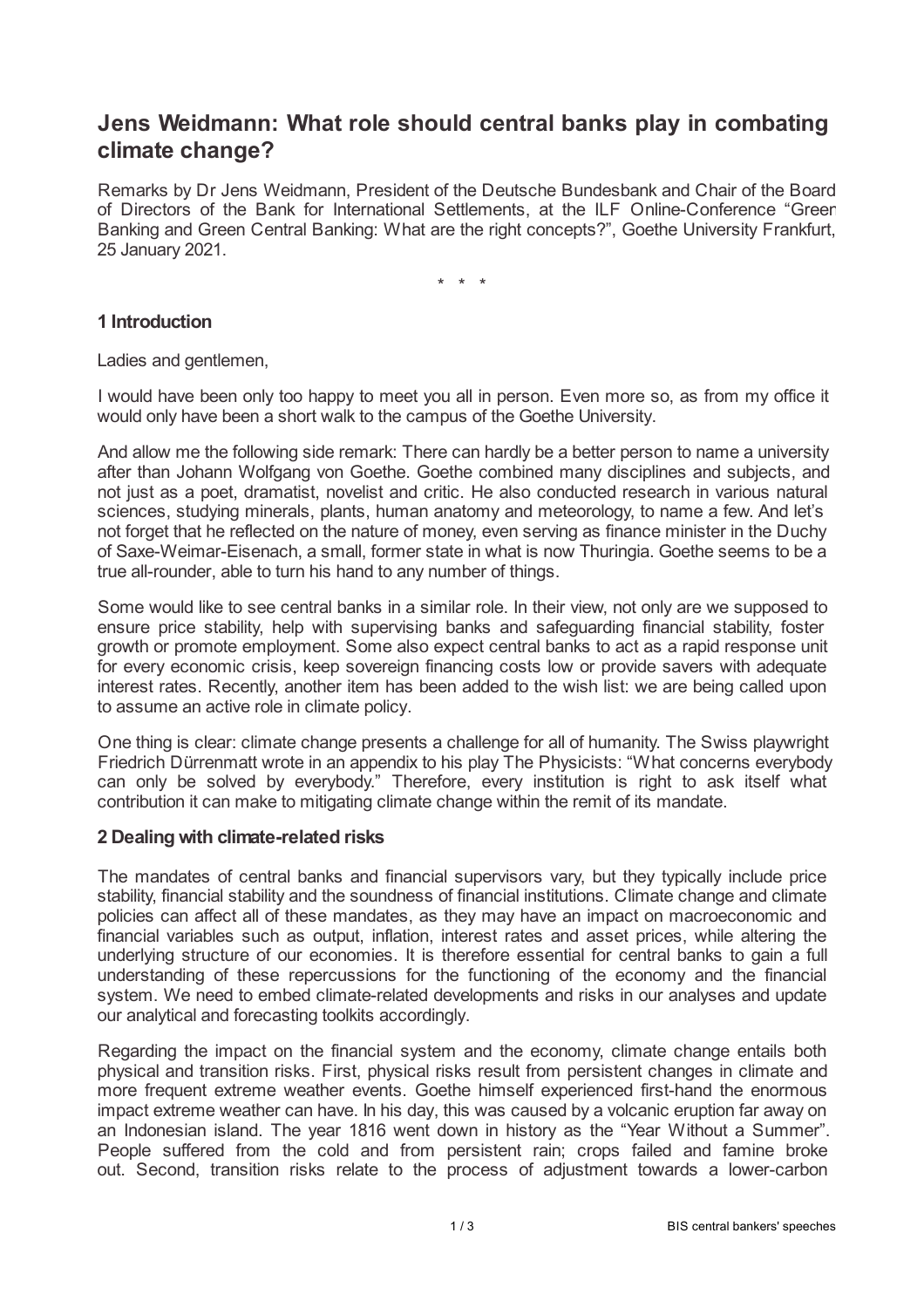#### economy.

Both the physical impact of climate change and the transition to a less carbon-intensive economy can be a source of financial risk. For example, the ECB found in a sample of euro area banks that the exposures to the twenty largest emitters of carbon account for 20% of total large exposures.

Clearly, it is in every market participant's interest to properly protect themselves against climaterelated financial risks by adjusting their risk management accordingly. Thus, first and foremost, it's up to the financial sector to recognise and take into account such risks. Whether and how this is done has a bearing on several of our tasks as a central bank.

In banking supervision, we do not regard climate-related financial risks as a new risk category, but as a driver of classic categories such as credit risk and market risk. We already expect banks to incorporate such risks into their risk management framework appropriately and to back them with adequate capital.

However, climate-related risks have certain characteristics that hamper their inclusion in ratings and internal risk models. First, historical data do not capture them adequately. Second, physical risks are potentially non-linear and expected to primarily materialise in the medium to long term. And third, the future pathway of climate change and climate action is highly uncertain, not least because it heavily depends on political decisions.

In this context, scenario analysis is a particularly useful tool. Furthermore, it is important that banks take a forward-looking approach and consider a longer than usual time horizon. The ECB Guide on climate-related and environmental risks outlines the supervisory expectations and sets an ambitious goal: to fully integrate all relevant climate-related risks into banks' risk management, business strategy and internal organisation.

Every new beginning is difficult. But, to echo the king in Lewis Carroll's "Alice in Wonderland", we have to "Begin at the beginning." According to a survey conducted by the ECB and the EBA, only a small number of institutions have fully incorporated climate-related risks into their risk management framework already. In 2019, the stress test conducted by the Bundesbank and BaFin for small and medium-sized banks (less significant institutions, LSIs) yielded a similar result: only one third of the German credit institutions had incorporated climate-related risks into their risk management at least to some degree. Two-thirds did not take them into account at all.

Clearly, an ambitious goal cannot be reached overnight. However, supervisors do expect continuous progress to be made. Therefore, addressing climate-related risks will continue gaining in importance in banking supervision. This year, we will use the supervisory dialogue to discuss the banks' self-assessments and plans to meet the supervisory expectations. And next year, the ECB will conduct its supervisory stress test on climate-related risks.

Obviously, central banks are not commercial banks. But our financial assets can be just as exposed to financial risk as those of commercial banks. In this regard, central banks should practise what they preach. Hence, I believe that central banks should factor climate-related financial risks into their risk management. That should also apply to financial risks arising from monetary policy operations.

For this purpose, the Eurosystem has a legitimate interest in making climate-related financial risks more transparent: In my view, we should consider only purchasing bonds or accepting them as collateral for monetary policy purposes if their issuers meet certain climate-related reporting requirements. In addition, we could examine whether we should use only those ratings that appropriately include climate-related financial risks.

By taking such measures, the Eurosystem would help foster market transparency and standards